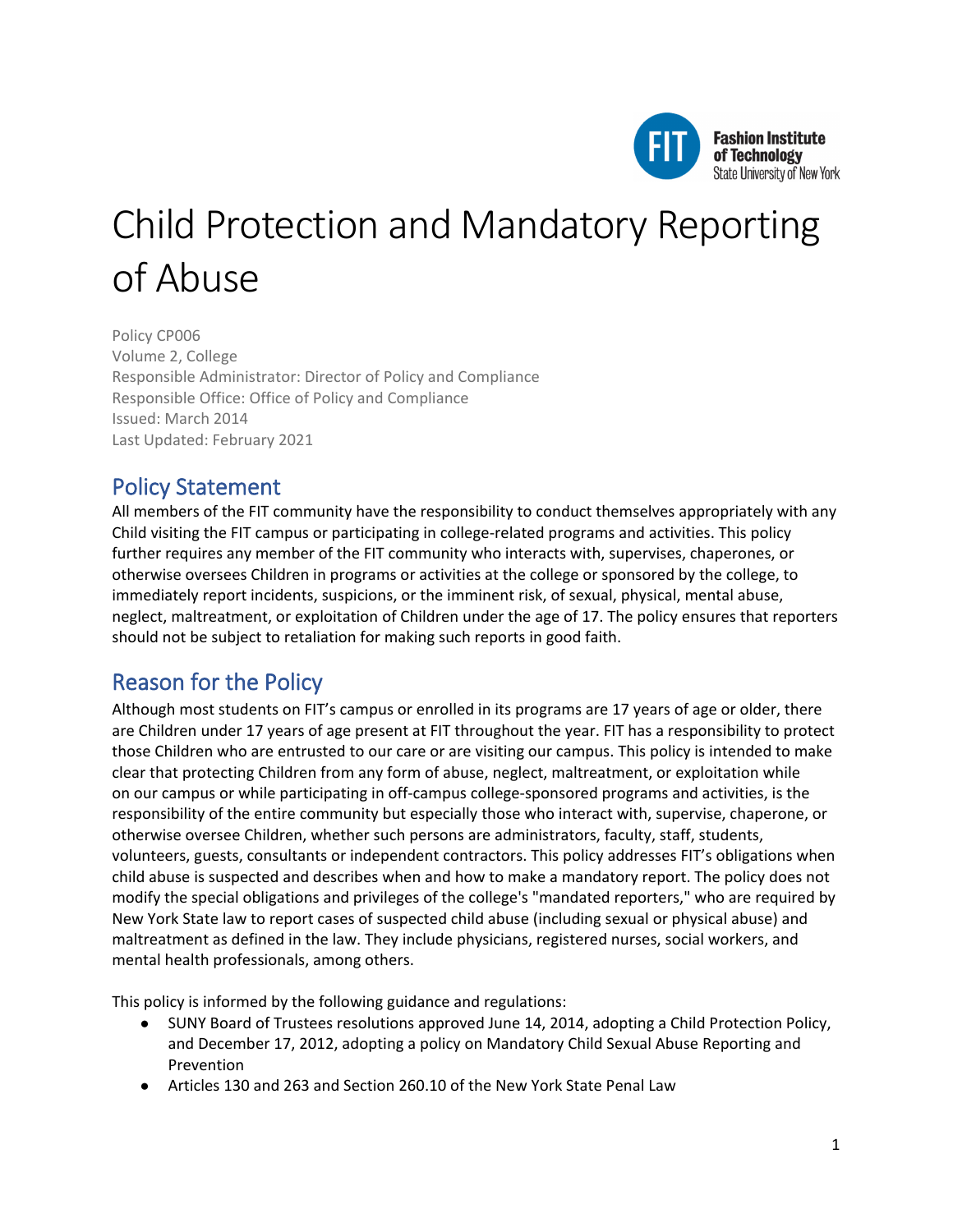- Title IX of the Education Amendments of 1972 ("Title IX") is a Federal Civil Rights law that prohibits discrimination on the basis of sex and gender in any education program or activity receiving federal funds. The "Dear Colleague Letter on Sexual Violence," dated April 2011, emphasizes that sexual violence is the most egregious form of sexual harassment under Title IX.
- The Jeanne Clery Disclosure of Campus Security Policy and Campus Crime Statistics Act, 20 U.S.C. §1092(f) (the "Clery Act") requires all colleges and universities that participate in federal financial aid programs to keep and disclose information about crime on and near their campuses. The U.S. Department of Education can impose penalties for infractions.

## Who is Responsible for this Policy

- Responsible College Officials
- Covered Persons

## Who is Affected by this Policy

- All members of the FIT community, particularly those who interact with, supervise, chaperone, or otherwise oversee Children in programs or activities at the college or sponsored by the college. This includes, but is not limited to, administrators, faculty, staff, students, volunteers, guests, consultants and independent contractors.
- All other members of the FIT community.

# **Definitions**

- **Child/Children**: An individual 17 years of age or younger who is participating in a Covered Activity. The term "Child" or "Children" shall not include a matriculated student of the college or a person accepted for matriculation.
- **College-Affiliated Organizations**: The FIT Board of Trustees, the Fashion Institute of Technology Foundation, the Alumni Association of F.I.T., Inc., the F.I.T. Student-Faculty Corporation and the F.I.T. Student Housing Corporation.
- **Covered Activity**: Any activity or program sponsored or approved by a Responsible College Official, including an activity conducted by an affiliated organization, vendor, licensee or permittee so approved, occurring on or off campus, for the duration of which the responsibility for custody, control and supervision of Children is vested in the college, affiliated organization, vendor, licensee or permittee as approved.
- **Covered Person**: Any person who interacts with, supervises, chaperones or otherwise oversees, Children participating in a Covered Activity and who is:
	- o an employee of the college or College-Affiliated Organization,
	- o a volunteer of the college or College-Affiliated Organization, or
	- $\circ$  a vendor, licensee, guest, permittee or other person, who is given permission to come onto campus or to use college facilities for covered activities or programs and their employees, agents or volunteers.
- **Custody, Control, Supervision**: A parent or legal guardian has placed the Child in the care of the college, College-Affiliated Organization or third party for duration of time and for a specific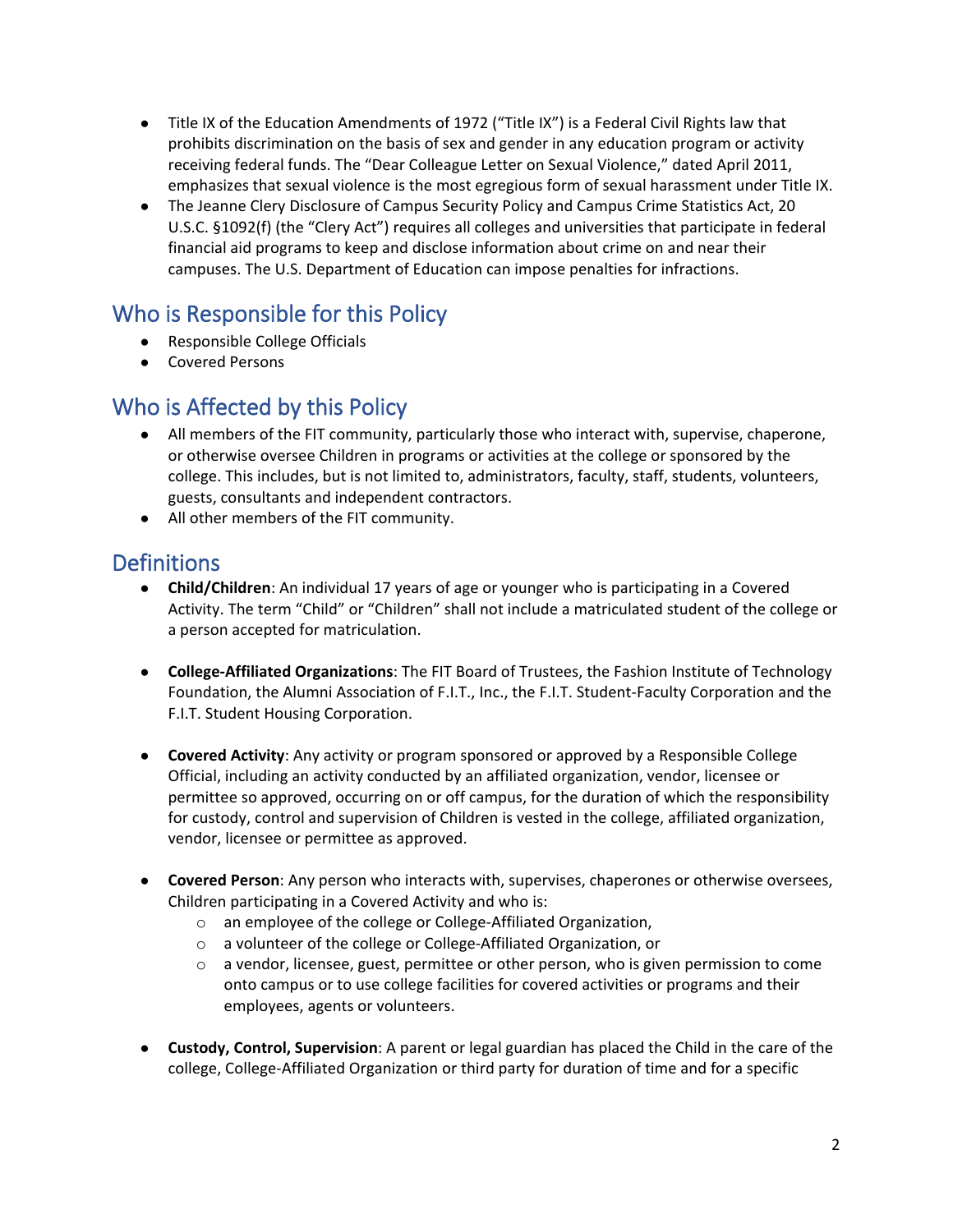Covered Activity. The college, College-Affiliated Organization, or third party is exercising its own authority to guide, manage and supervise the Child, in the place of the parent or legal guardian.

- **Non-Retaliation**: Retaliation is strictly forbidden. All members of the FIT community are prohibited from engaging in retaliation against an individual who, in good faith, reports or complains of a violation of college policy or participates in any way in the investigation or disciplinary process. For more information on Non-Retaliation, including disciplinary action, please refer to the Employee Code of Ethical Conduct policy.
- **Physical Abuse**: Physical contact with a Child by a Covered Person which is intended to cause, or causes, pain or physical injury, including punching, beating, shaking, throwing, kicking, biting and burning, or directing a Child, outside the norm of the supervised activity, to perform physical activity which is intended to cause physical injury.
- **Prohibited Conduct: A Covered Person shall not:** 
	- o Be alone with a Child, unless the Covered Person is a parent, relative, or guardian of the Child, unless one-on-one contact is approved by a Responsible College Official. In no event shall a Covered Person who is not a relative or guardian of the Child be alone with a Child in a restroom, locker room, shower, sleeping area, vehicle, or any other traditionally intimate private location;
	- o Engage in any form of sexual or physical abuse of a Child;
	- $\circ$  Engage in the use, possession, distribution or misuse of alcohol or illegal drugs, or be under the influence of alcohol or illegal drugs during covered activities;
	- o Enable, facilitate or fail to address a Child's use of alcohol or illegal/non-prescribed drugs;
	- $\circ$  Contact a Child through private communication or college-owned equipment or devices, including but not limited to calls, text messaging, electronic media, including social media, for the purpose of enticing or engaging in any prohibited conduct, including sexual conduct, or not pertaining to college matters;
	- $\circ$  Offer or make a gift to a Child for the purpose of enticing or engaging in any prohibited conduct, including sexual conduct;
	- o Release a Child from a Covered Activity without a written authorization from the Child's parent or guardian;
	- o Date, become, or attempt to become, romantically involved with a Child;
	- $\circ$  Use the internet or other media to view or download sexually oriented or explicit materials on college property or in the presence of a Child in a Covered Activity; and
	- $\circ$  Any other conduct that could be deemed harmful to a Child, including those of a sexual nature.
- **Responsible College Official**: An employee of the college, designated by the college, who has primary responsibility for a Covered Activity. The following roles have been designated Responsible College Officials at FIT, and include, but are not limited to:
	- o All Vice Presidents
	- o All Deans
	- o All Department Chairpersons
	- o Dean of Students
	- o Director of Admissions
	- o Director of Athletics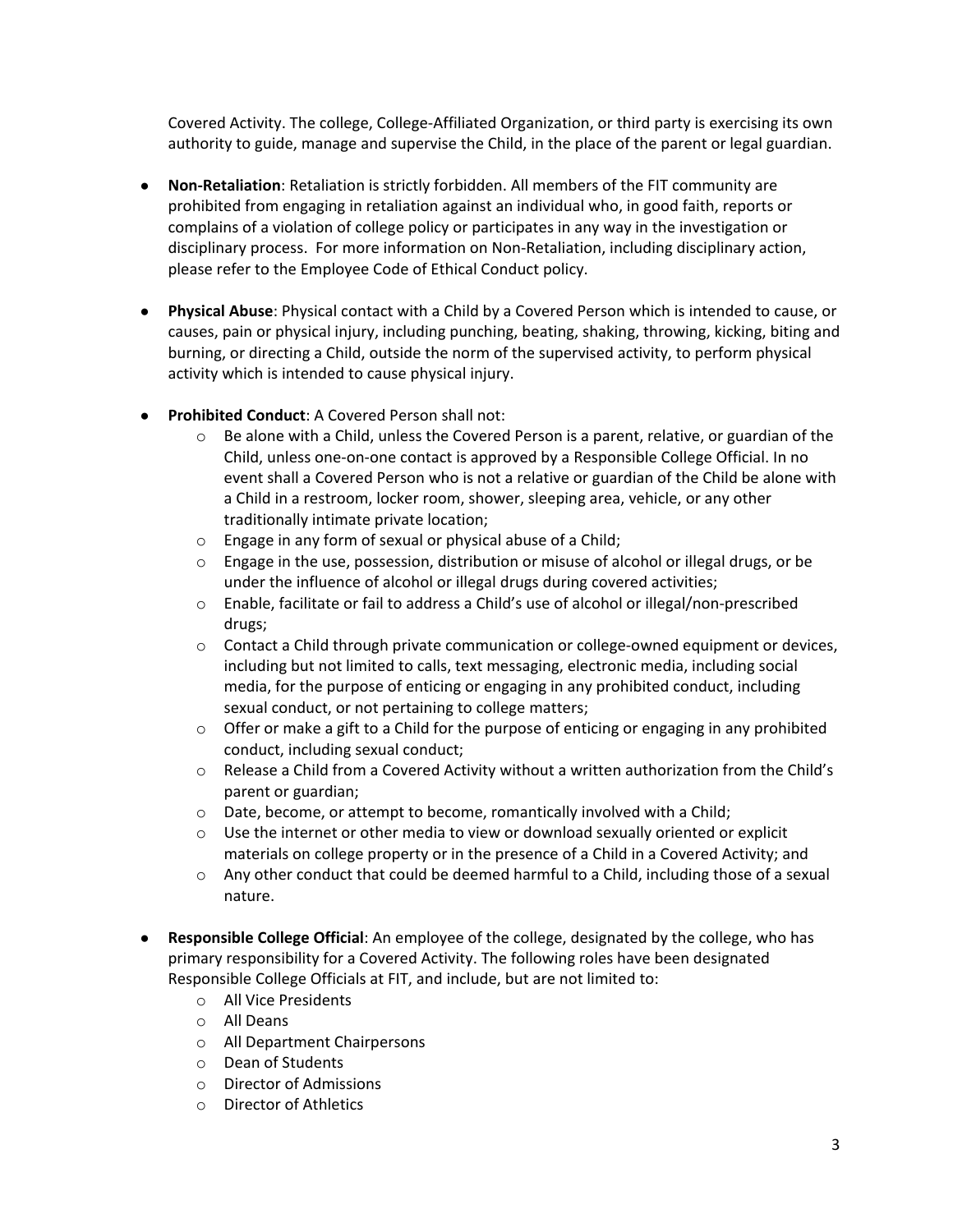- o Director of Public Safety
- o Director of Compliance
- o Director of the Counseling Center
- o Director of EOP
- o Director of Event Productions and Facilities Rental
- o Director of Financial Aid
- O Director of FIT-ABLE<br>O Director of Health Se
- Director of Health Services
- o Director of Precollege Programs
- o Director of the Museum at FIT
- o Director of Student Life
- o Executive Director of Continuing and Professional Studies
- o Fashion Show Liaison
- **Sexual Abuse**: Any sexual activity with a Child and/or encouraging or promoting sexual performance by a Child. For purposes of this policy the applicable definitions are those used in the New York State Penal Law in Articles 130 and 263 and Section 260.10 and 260.25. These include sexual misconduct, rape, criminal sex acts, forcible touching, persistent sexual abuse, sexual abuse, aggravated sexual abuse, course of sexual conduct against a Child, facilitating a sex offense with a controlled substance, sexually motivated felony, and predatory sexual assault against a Child, and sexual performance by a Child. This also includes Penal Law offenses relating to Children including endangering the welfare and unlawfully dealing with a Child in the first degree. New York State Penal Law defines sexual performance by a Child to include any behavior which results in touching of the sexual or other intimate parts of a Child for the purpose of sexual gratification of the Child and/or adult, including touching by the Child and/or adult with or without clothing, and all acts as defined by New York State Penal Law Articles 10, 263 and Section 260.10.
- **Third-Party Use of College Facilities**: Third-party organizations that wish to operate programs or activities involving Children on campus must be aware of, and comply with, the college's Child Protection and Mandatory Reporting of Abuse policy.

## Principles

FIT requires all members of the college community to conduct themselves appropriately with any Child visiting the FIT campus or participating in college-sponsored programs or activities. As part of the process for hiring new employees, FIT requires new hires to complete a criminal and sexual offender background check. Members of the FIT community who interact with, supervise, chaperone, or otherwise oversee Children under the age of 17 in programs or activities at the college or sponsored by the college on or off-campus, have an obligation to report immediately if they have reasonable cause to suspect or have witnessed sexual, physical, or mental abuse, or neglect of Children. Failure to report Child sexual or physical abuse under this policy may result in disciplinary action by the college. Persons who in good faith report make such reports shall not be subject to retaliation for reporting.

## Responsibilities

- **A Responsible College Official shall**:
	- $\circ$  Confirm that the requirements of this policy have been communicated to Covered Persons prior to the commencement of a Covered Activity;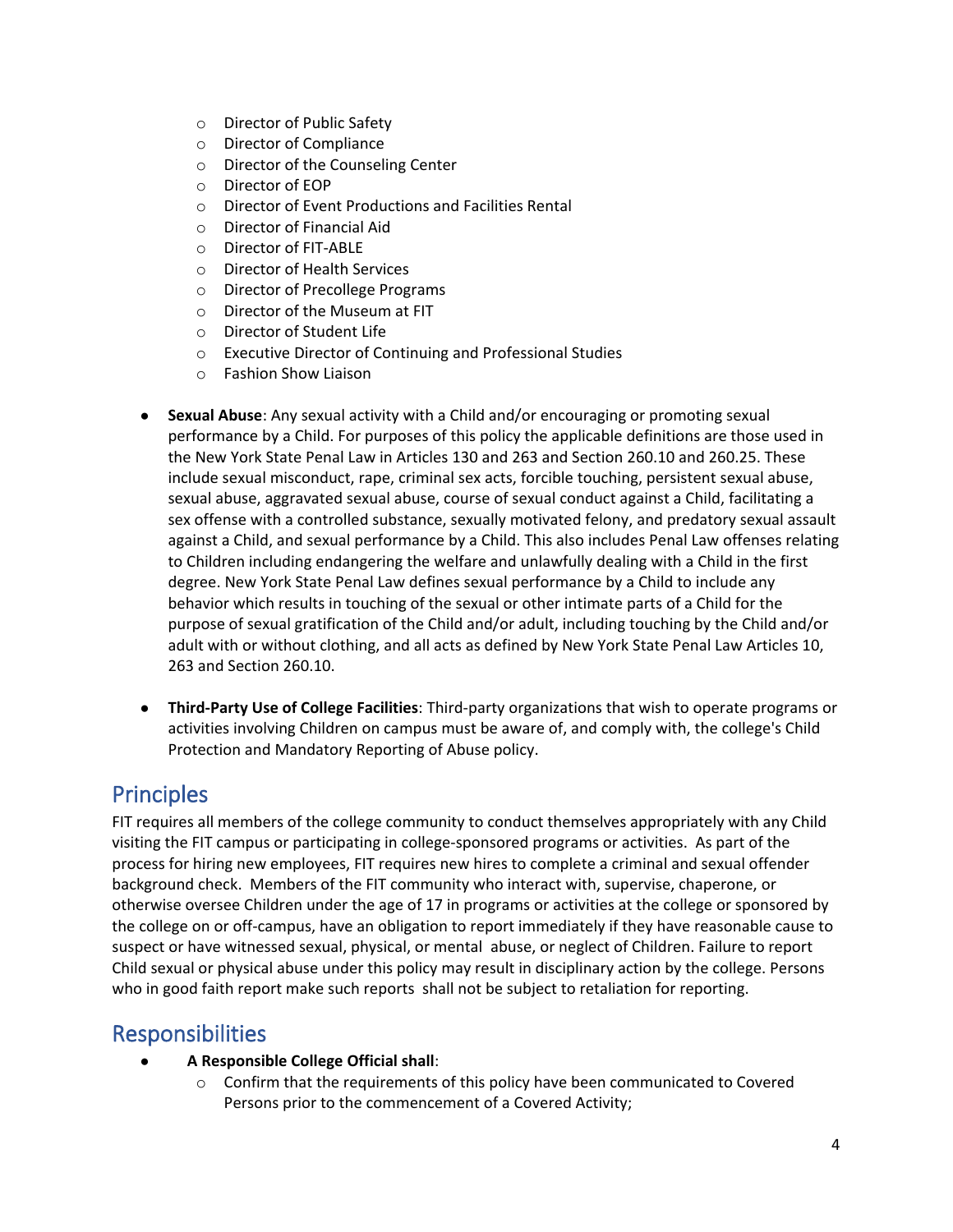- o Confirm that New York Sex Offender Registry and National Sex Offender Public Registry searches have been obtained and reviewed for Covered Persons who are FIT employees and have custody, control, or supervision of a Child or Children prior to the commencement of a Covered Activity;
- $\circ$  Confirm that the completed acknowledgement of the college's Revocable Permit (see Related Documents below) has been obtained from Covered Persons prior to the commencement of a Covered Activity;
- o Immediately report allegations of sexual or physical abuse of a Child to the Department of Public Safety, and provide the report in writing as required by the Department of Public Safety for each allegation of sexual or physical abuse of the Child;
- $\circ$  Notify, cooperate, and coordinate with appropriate campus offices to ensure that allegations of suspected or witnessed sexual or physical abuse are investigated and addressed appropriately;
- $\circ$  Confirm that required training on this policy has occurred prior to the commencement of a Covered Activity or program for all Covered Persons who are employees, volunteers, students or agents of the college or a College-Affiliated Organization;
- o Complete required training developed pursuant to this policy; and
- $\circ$  Confirm that all Covered Persons have read this policy prior to commencement of a Covered Activity or program.

#### ● **A Covered Person shall**:

- $\circ$  Take all reasonable measures to prevent sexual and physical abuse of a Child, including immediately removing a Child from a dangerous situation or potentially dangerous situation;
- o Report immediately any suspected or witnessed sexual or physical abuse, or the imminent risk of the same, of a Child to the Department of Public Safety, and provide the report in writing as required by the Department of Public Safety. Reports can also be made to any vice president, the General Counsel, or any dean, department director, department chairperson or coordinator. Any senior administrator, dean, department director, department chairperson or coordinator, or any other person with supervisory responsibility who receives reports of sexual or physical abuse of a Child, must similarly report it to the Department of Public Safety immediately, and provide the report in writing as required by the Department of Public Safety;
- o Complete all required training developed pursuant to this policy; and
- $\circ$  Wear and display, prominently at all times during the Covered Activity, a lanyard or badge of Department of Public Safety, or other form of identification that identifies the individual as having the responsibilities of a Covered Person.

## **Procedures**

- **Other college officials and College Affiliated Organizations as appropriate shall**:
	- o Designate Responsible College Official(s) for each Covered Activity;
	- $\circ$  Determine on a limited basis that the prohibition against a Covered Person from being alone with a Child, shall not apply to certain covered activities when the pedagogical or health-related nature of the Covered Activity requires such one-on-one contact with a Child. Examples may include tutoring, music lessons, speech therapy, and medical, dental or optical services;
	- o Communicate the requirement of this policy to Covered Persons;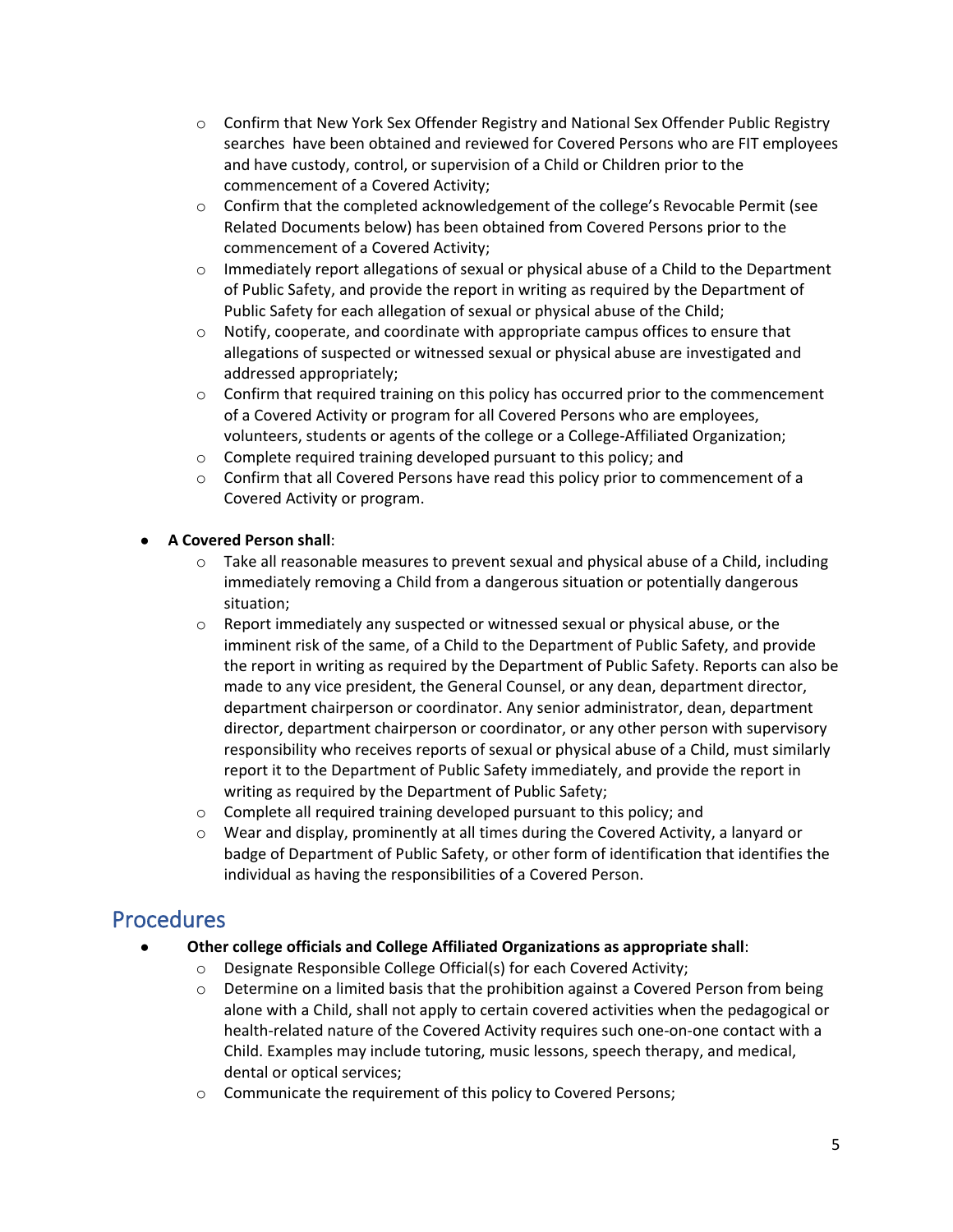- o Provide annual training for all college employees;
- o Volunteers, students, or agents of the college or a college-affiliated organization will be required to sign a Revocable Permit to acknowledge understanding of this policy in lieu of training;
- o Obtain New York Sex Offender Registry and National Sex Offender Public Registry searches for Covered Persons who are employees, volunteers, students or agents of the college or a college-affiliated organization and complete a review of such searches not more than ninety (90) days prior to the commencement of a Covered Activity.
	- A search of the New York Sex Offender Registry means:
		- A search of the file of persons required to register pursuant to Article 6- C of the Correction Law maintained by the New York Division of Criminal Justice Services pursuant to NY Correction Law § 168-b for every level of sex offender (Level 1 through Level 3), which requires an email, CD or hard copy submission of names and identifiers to DCJS as described on the [DCJS website;](http://www.criminaljustice.ny.gov/nsor/800info_cdsubmit.htm) and
		- Retention of the records of the results of such search. Note that an internet search alone will not meet the requirement of this policy.
	- A search of the National Sex Offender Public Registry means:
		- A search by first and last name of the National Sex Offender Public Website maintained by th[e United States Department of Justice;](http://www.nsopw.gov/) and
		- Retention of the records of the results of such search.
- $\circ$  Cooperate and provide for the prompt investigation and preparation of written findings by Department of Public Safety of reports of suspected sexual or physical abuse, and if there is reasonable cause to believe a crime has been committed, coordination by Department of Public Safety with other law enforcement officials;
- o Provide a mechanism to report and respond to allegation of retaliation; and  $\circ$  Retain documentation of the search results from the New York and National
- Retain documentation of the search results from the New York and National Sex Offender registries for Covered Persons who are employees, volunteers, students or agents of the college or a college-affiliated organization for six (6) years after the Covered Person has separated from employment.

## ● **Third Party Use of College Facilities**

Use of college facilities by vendors, licensees or permittees for commercial and non-commercial covered activities shall be accomplished pursuant to a revocable permit. The following minimum terms shall be included in all such revocable permits:

- o A specific definition of the areas accessible to the Covered Activity where Children will be permitted, e.g., restrooms.
- $\circ$  A provision requiring insurance coverage in the types and amounts listed below, naming the college as an additional insured, and requiring that evidence of such insurance be provided to the college within five (5) business days of execution of the revocable permit or at minimum two weeks (14 days) prior to the scheduled use of college facilities.
	- General Liability insurance two million dollars (\$2,000,000) each occurrence and two million dollars (\$2,000,000) in the aggregate;
	- New York State Worker's Compensation insurance during the term of the revocable permit for the benefit of permittee's employees required to be covered under the NYS Workers' Compensation Law.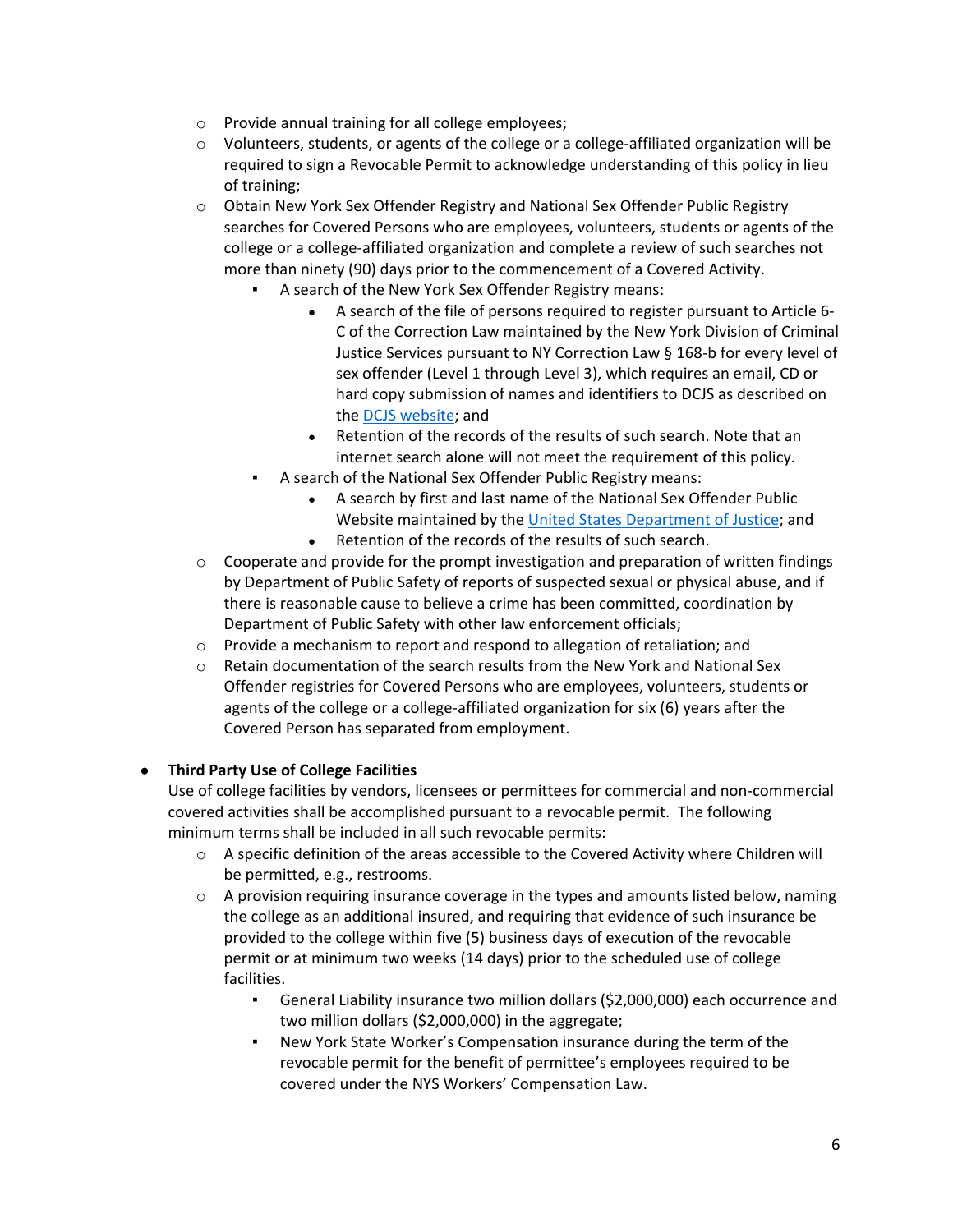- For those instances in which the college believes that the Covered Activity is so long or substantial and that the obtaining of such insurance will not unduly preclude beneficial use of the college's facilities, the college may require additional insurance in the form of: Sexual Abuse and Molestation insurance, either under the above described general liability policy or in a separate policy, with coverage not less than one million dollars (\$1,000,000). Any insurance coverage for sexual abuse and molestation insurance written on claims made basis shall remain in effect for a minimum of six (6) months following the use of college facilities.
- o A representation and warranty from permittee that for all of its employees and volunteers, and employees and volunteers of its sub-permittees, who shall enter upon college facilities for purposes related to Covered Activity, permittee has conducted within the ninety (90) day period preceding the use of college facilities (i) a search of the NY Sex Offender Registry; and (ii) a search of the National Sex Offender Public website.
- $\circ$  A provision requiring written acknowledgement from permittee that it has received a copy of the college's Child Protection and Mandatory Reporting of Abuse policy and agrees to abide by all its terms, including its requirement that any suspected sexual or physical abuse be immediately reported to the Department of Public Safety.

# Violations

Any Responsible College Official or Covered Person who engages in prohibited conduct under this policy or who willfully fails to report an incident of suspected or witnessed sexual or physical abuse of a Child will be subject to suspension of their role as Covered Person, and may face disciplinary action, up to and including termination of employment. Subsequent noncompliance may also result in formal discipline as follows:

## • **Employees:**

Employees covered by the Collective Bargaining Agreement will be disciplined in accordance with the CBA as well as relevant law and college policy. For non-bargaining employees, the Vice President for Human Resource Management and Labor Relations, or their designee(s), will review the violation and make a recommendation for appropriate disciplinary action.

• **Students:**

The Dean of Students will review the violation and recommend appropriate counseling and/or disciplinary action in accordance with the Code of Student Conduct.

#### • **Third Party or Contractor**

Violations of FIT policies by third parties will be addressed by FIT senior leadership at its sole discretion and in accordance with the relevant policy and circumstances.

## Related Policies

- [Nondiscrimination and Anti-Harassment](https://www.fitnyc.edu/about/policies/college/nondiscrimination.php)
- [Sexual Misconduct Response](https://www.fitnyc.edu/about/policies/safety-security/sexual-misconduct-response.php)

## Related Documents

- [Background Check Consent](https://www.fitnyc.edu/documents/hr/hr-background-check-consent.pdf)
- [The "Dear Colleague Letter on Sexual Violence," dated April 2011](https://www2.ed.gov/about/offices/list/ocr/letters/colleague-201104.html)